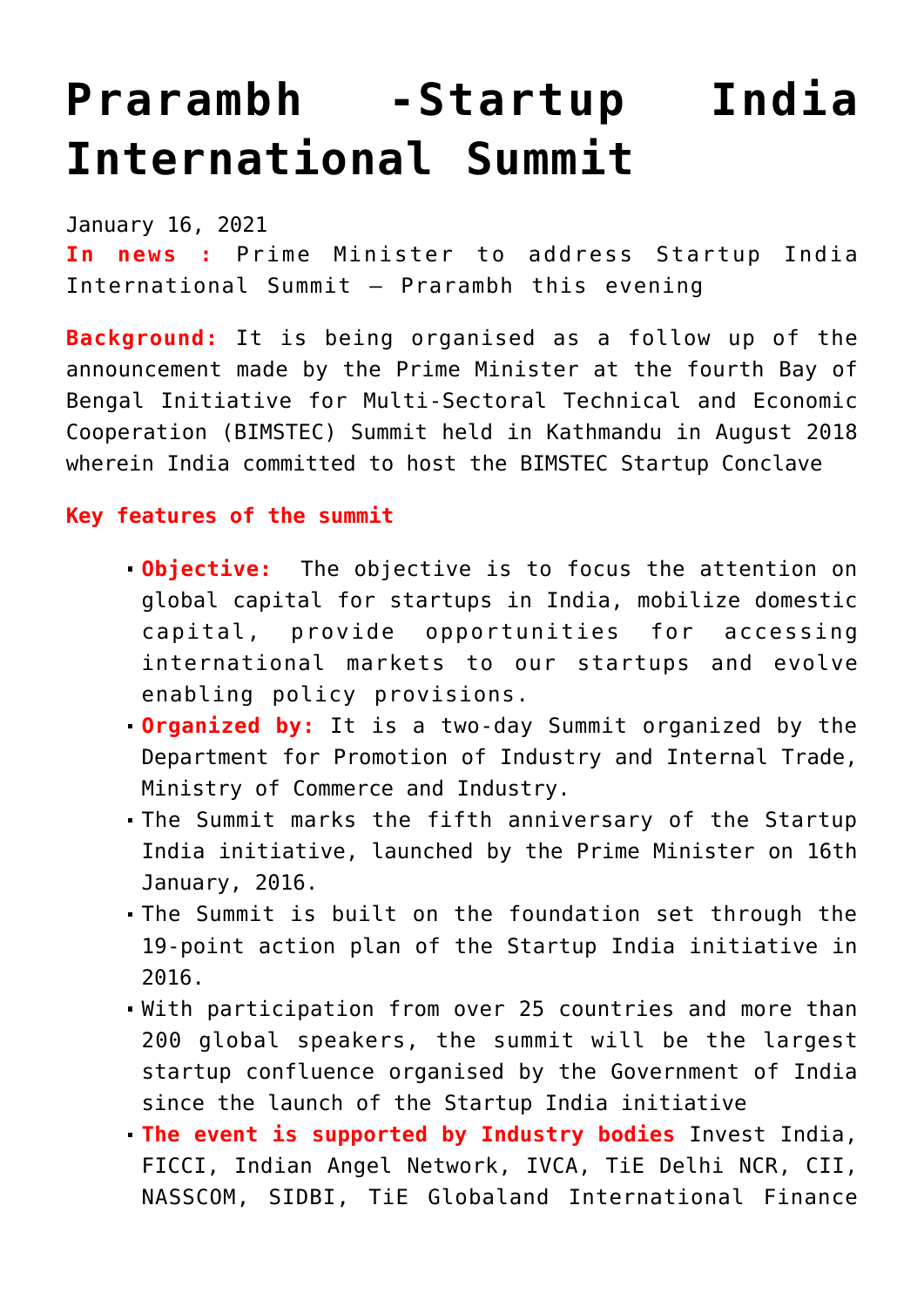Corporation.

## **About the Startup India initiative**

Startup India is a flagship initiative of the Government of India, intended to catalyse startup culture and build a strong and inclusive ecosystem for innovation and entrepreneurship in India. Since the launch of the initiative on 16th January, 2016, Startup India has rolled out several programs with the objective of supporting entrepreneurs, and transforming India into a country of job creators instead of job seekers.

#### **Startup India Action Plan**

The broad scope of Startup India's programs is outlined in the Action Plan below, and is managed by a dedicated Startup India Team, which reports to the Department for Industrial Policy and Promotion (DPIIT). The 19-Point Action Plan envisages the following forms of support for Startups, and more:

#### **Key features of Startup India Action Plan**

- Compliance Regime based on Self-Certification with an objective to reduce the regulatory burden on Startups thereby allowing them to focus on their core business and keep compliance cost low.
- Startup India Hub with an objective to create a single point of contact for the entire Startup ecosystem and enable knowledge exchange and access to funding.
- Rolling out of Mobile App and Portal with an objective to serve as the single platform for Startups for interacting with Government and Regulatory Institutions for all business needs and information exchange among various stakeholders.
- Legal Support and Fast-tracking Patent Examination at Lower Costs with an objective to promote awareness and adoption of IPRs by Startups and facilitate them in protecting and commercializing the IPRs by providing access to high quality Intellectual Property services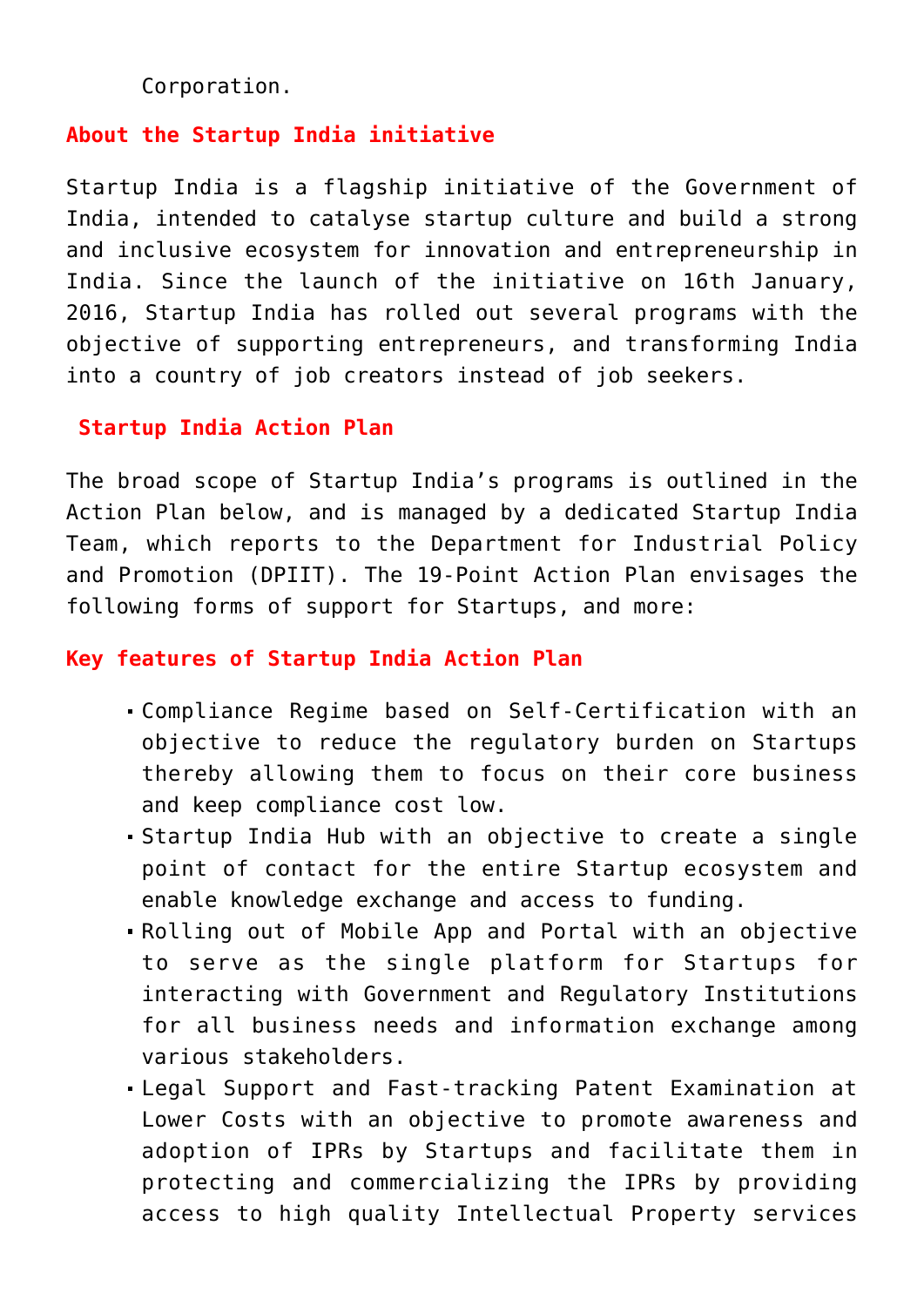and resources, including fast-track examination of patent applications and rebate in fees.

- Relaxed Norms of Public Procurement for Startups with an objective to provide an equal platform to Startups across sectors vis-à-vis the experienced entrepreneurs/ companies in public procurement.
- Faster Exit for Startups with an objective to make it easier for Startups to wind up operations.
- Providing Funding Support through Fund of Funds with a Corpus of Rs. 10,000 crores with an objective to provide funding support for the development and growth of innovation-driven enterprises.
- Credit Guarantee Fund for Startups with objective to catalyze entrepreneurship by providing credit to innovators across all sections of society.
- Tax Exemptions on Capital Gains with an objective to promote investments into Startups by mobilizing the capital gains arising from the sale of capital assets.
- Tax Exemptions to startups for 3 Years with an objective to promote the growth of Startups and address working capital requirements.
- Tax Exemption on Investments above Fair Market Value with an objective to encourage seed-capital investment in Startups.
- Organizing Startup Fests for Showcasing Innovation and Providing a Collaboration Platform with an objective to galvanize the Startup ecosystem and to provide national and international visibility to the Startup ecosystem in India.
- Launch of Atal Innovation Mission (AIM) with an objective to serve as a platform for promotion of worldclass Innovation Hubs, Grand Challenges, Startup businesses and other self-employment activities, particularly in technology-driven areas.
- Harnessing Private Sector Expertise for Incubator Setup with an objective to ensure professional management of Government sponsored/funded incubators, Government will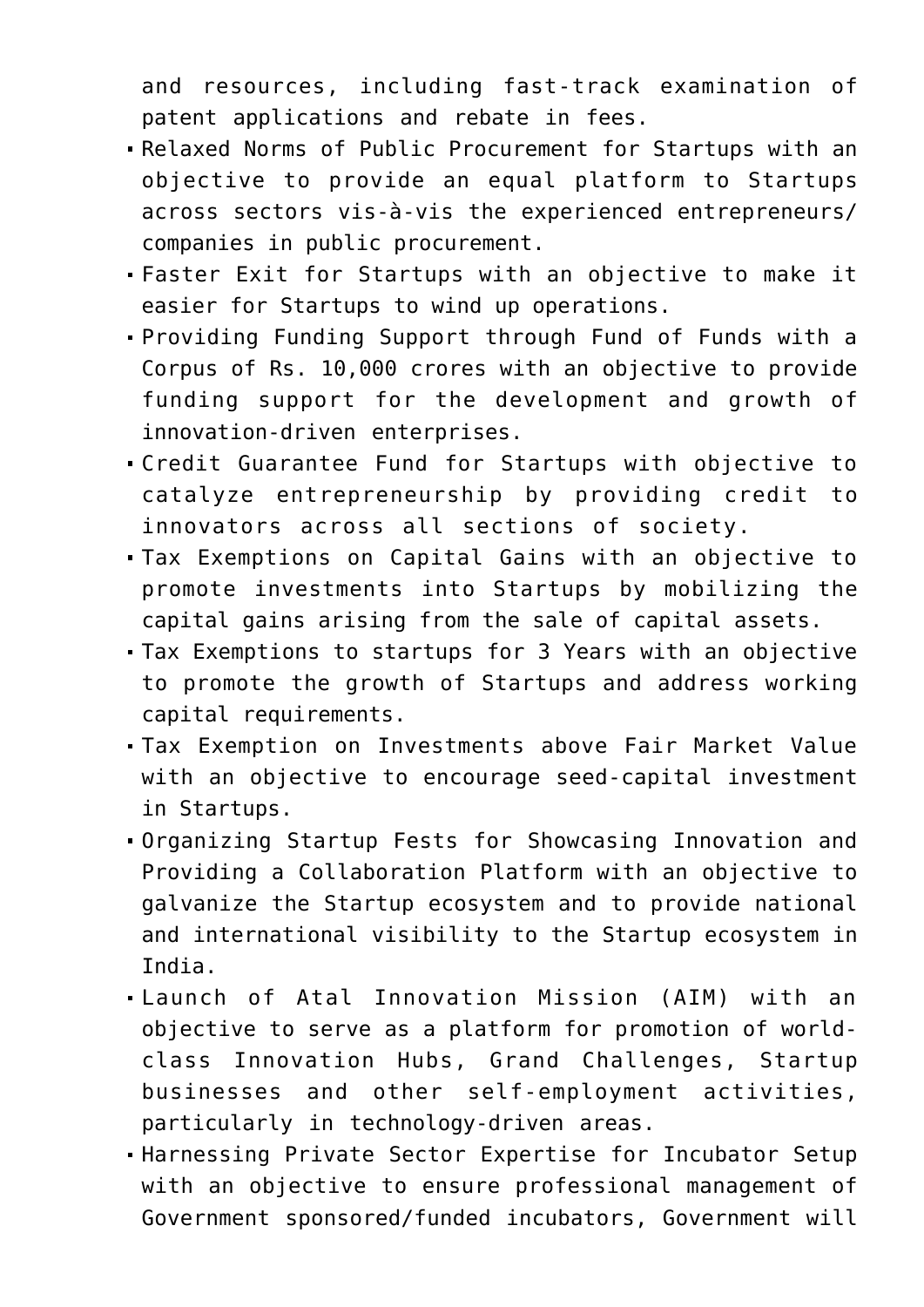create a policy and framework for setting-up of incubators across the country in public-private partnership.

- Building Innovation Centers at National Institutes with an objective to propel successful innovation through augmentation of incubation and R&D efforts.
- Setting up of 7 New Research Parks Modelled on the Research Park Setup at IIT Madras with an objective to propel successful innovation through incubation and joint R&D efforts between academia and Industry.
- Promoting Startups in the Biotechnology Sector with an objective to foster and facilitate bioentrepreneurship.
- Launching of Innovation Focused Programs for Students with an objective to foster a culture of innovation in the field of Science and Technology amongst students.
- Annual Incubator Grand Challenge with an objective to support creation of successful world-class incubators in India

## **The Bay of Bengal Initiative for Multi-Sectoral Technical and Economic Cooperation (BIMSTEC)**

- BIMSTEC is a regional organization comprising seven Member States lying in the littoral and adjacent areas of the Bay of Bengal constituting a contiguous regional unity.
- This sub-regional organization came into being on 6 June 1997 through the Bangkok Declaration.
- It constitutes seven Member States: five deriving from South Asia, including Bangladesh, Bhutan, India, Nepal, Sri Lanka, and two from Southeast Asia, including Myanmar and Thailand. Initially, the economic bloc was formed with four Member States with the acronym 'BIST-EC' (Bangladesh, India, Sri Lanka and Thailand Economic Cooperation).
- Following the inclusion of Myanmar on 22 December 1997